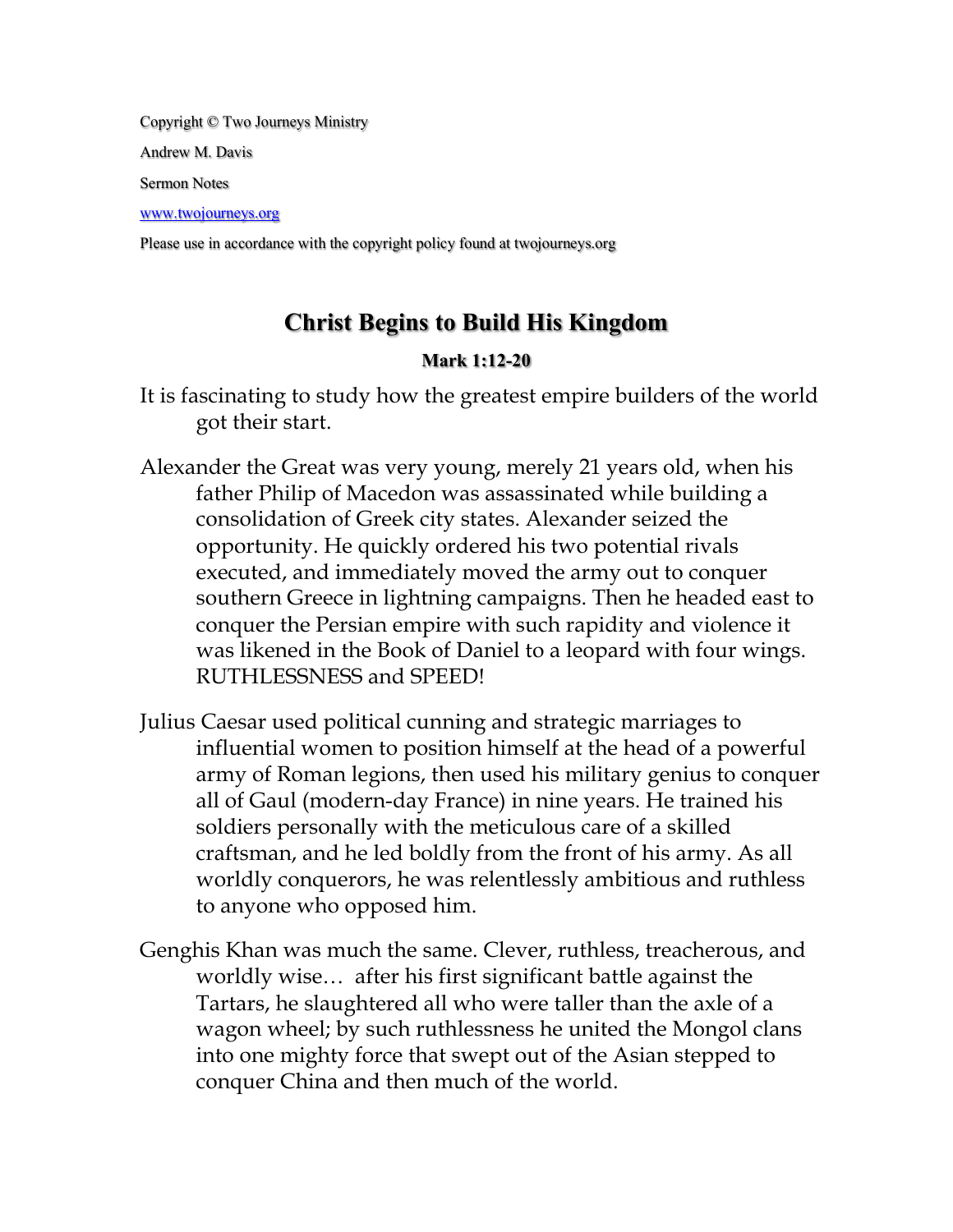- Through treachery, ruthlessness, ambition, pride, viciousness and bloodshed were all these great empires built.
- Jesus Christ is the King of kings and Lord of lords… and it is true that his kingdom conquers all enemies and extends to the ends of the earth and over all lands… but his manner of building his kingdom is radically different.
- The power of Christ is absolute… no one could ever have stood before him. Demons trembled before him and instantly obeyed his slightest command. Jesus controlled the weather… the winds and the waves obeyed his word. Jesus controlled nature. Fish swam into the nets of fishermen at his mere thought. What army of mere mortals could ever have withstood him? He could not be killed unless he chose to… for he openly said no one could take his life from him. So if the Romans had mobilized all their world-conquering legions to stop him and they all assembled in the vast plains of some battlefield, Jesus could have stood alone against them all. And if he had willed it and had given the word, "Die!" all of them would have fallen instantly lifeless before his word.
- But that is not how the Prince of Peace willed to build his Kingdom. Mark 1 shows an entirely different approach.
- In Mark 1, we see the beginning of the building of the only kingdom that will last for all eternity. A kingdom of love… a kingdom of justice… a kingdom of peace… and kingdom where all the subjects will delight in the King and in each other… a kingdom illuminated by the glory of God and in which there will be no more death, mourning, crying, or pain.
- Mark 1 gives us a sense of the beginning conquests of this perfect kingdom of light. 1) Jesus fights Satan's temptation with the Word of God. 2) Then Jesus goes to Galilee and commands sinners to enter his Kingdom through repentance and faith in the GOOD NEWS. 3) Jesus calls servants to follow him and learn from him how to become "fishers of men"… to build his worldwide empire by a kind of spiritual fishing.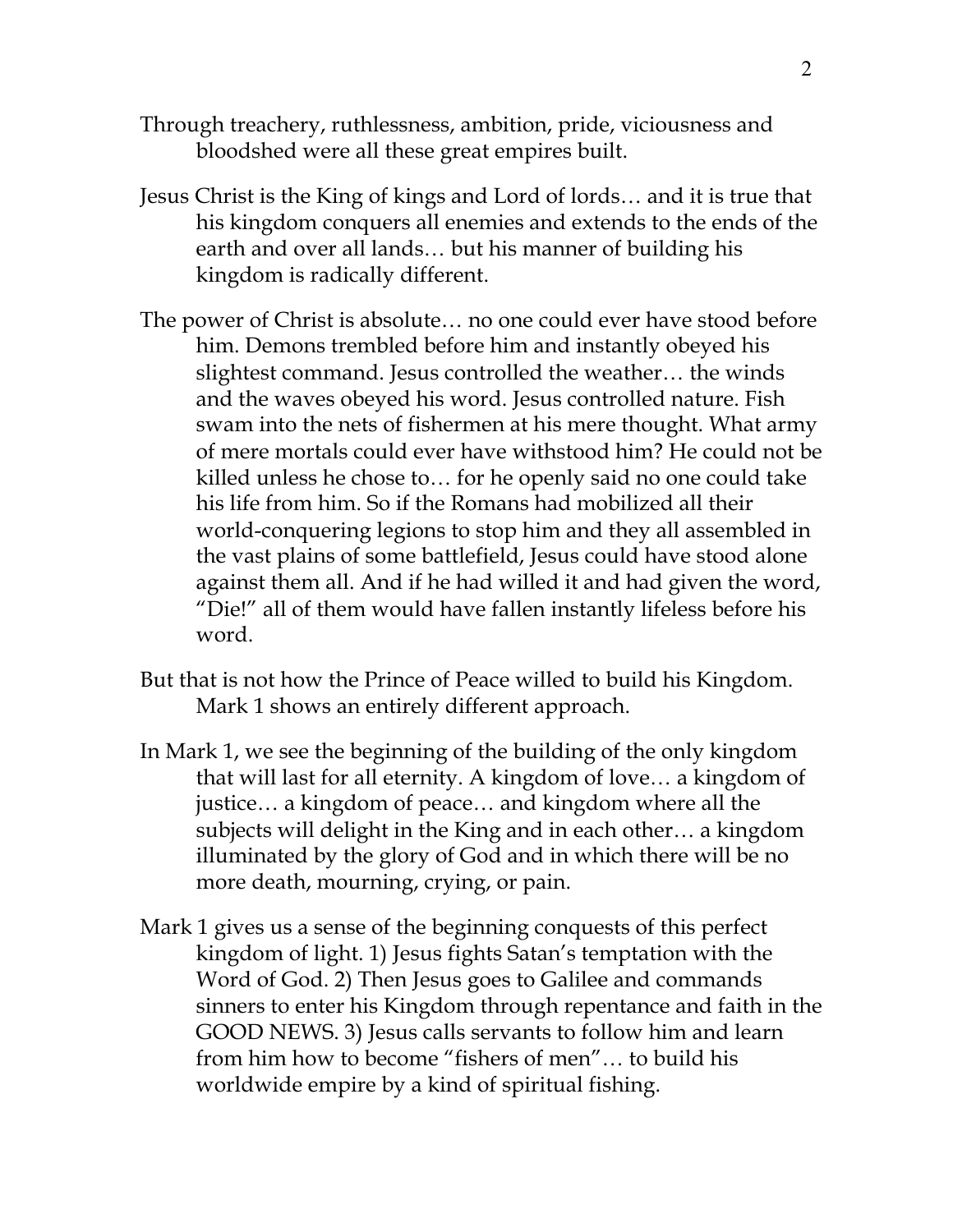- More than anything, we will see that Christ expands his Kingdom by the irresistible force of attraction within the people it is conquering, by giving them a sense of God's glory, a fragrance of delight, a foretaste of pure GOODNESS, a glimpse of perfect beauty, a yearning to be close to a perfectly GOOD KING. He advances the kingdom of God by revealing to all people who perfectly good the King of the Kingdom of Heaven really is, and by enabling people to see it and savor it and to long for it. Then resistance melts, they drop the weapons of their rebellion, and run into the welcoming arms of a loving Father rather than crushed by the force of irresistible cruelty and the engines of war. By revealing God as the GOOD NEWS, former enemies become not just friends but adopted sons and daughters. Their warfare is ended forever.
- This is how the King builds his eternal Kingdom. But he starts with a courageous battle against his bitterest foe—Satan himself
- I. Christ Conquers Satan to Inaugurate His Kingdom

# *Mark 1:12-13 At once the Spirit sent him out into the desert, 13 and he was in the desert forty days, being tempted by Satan. He was with the wild animals, and angels attended him.*

- A. "At once" = "Immediately": No Time to Waste
- B. Compelled by the Spirit
	- 1. Greek is strong… as though Jesus were DRIVEN by the Spirit cast out of society by the Spirit
	- 2. The anointing of the kings of old resulted in their empowerment, and their transformation, and them knowing WHAT TO DO
	- 3. So David was anointed by Samuel with a horn of oil…

## *1 Samuel 16:13 and from that day on the Spirit of the LORD came upon David in power.*

Very soon after that, David boldly went out and fought Goliath and defeated him in the name of Almighty God, and the nation of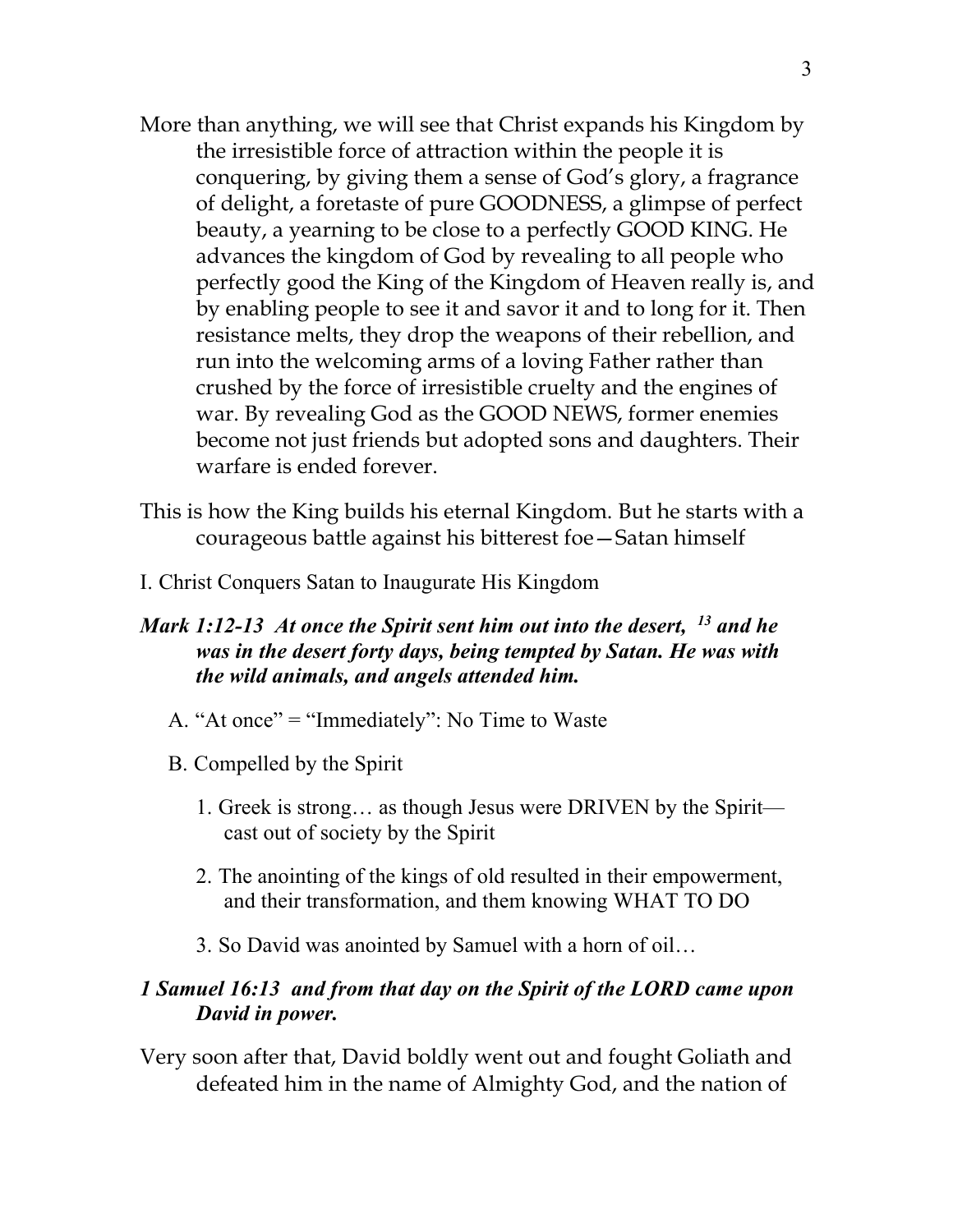Israel rallied behind David's bold leadership and defeated the Philistines. David built his kingdom that way.

- 4. Jesus' initial battle is similar, but with a profound difference
- 5. Like David's man to man combat with Goliath, Jesus went out as our champion to fight our greatest enemy on our behalf. But our enemies were spiritual: Satan, sin, and death.
- C. The Desert
	- 1. The site of the battle is the desert of Judea… a wasteland
	- 2. It is a picture of austerity… no food, no drink, no beauty
	- 3. Jesus fasted for forty days, like Moses
- D. AT THE END of that Time: The Temptation by Satan
	- 1. Mark tells us no details, so I will not expand on the three temptations listed by Matthew and Luke; just mention them
	- 2. We know from Matthew 1) tempted to use his miraculous power to feed his body by changing stones to bread; 2) tempted to throw himself from the pinnacle of the temple and trust that God would send his angels to save his life; 3) tempted to worship Satan so that he could gain the kingdoms of the world
	- 3. We know also that Jesus resisted every temptation successfully by quoting scripture… "It is written… It is written… It is written"
	- 4. Mark's purpose: simply that Jesus was tempted
- *Hebrews 4:15 For we do not have a high priest who is unable to sympathize with our weaknesses, but we have one who has been tempted in every way, just as we are-- yet was without sin.*
- *Hebrews 2:18 Because he himself suffered when he was tempted, he is able to help those who are being tempted*
	- E. The Beasts Surrounded Him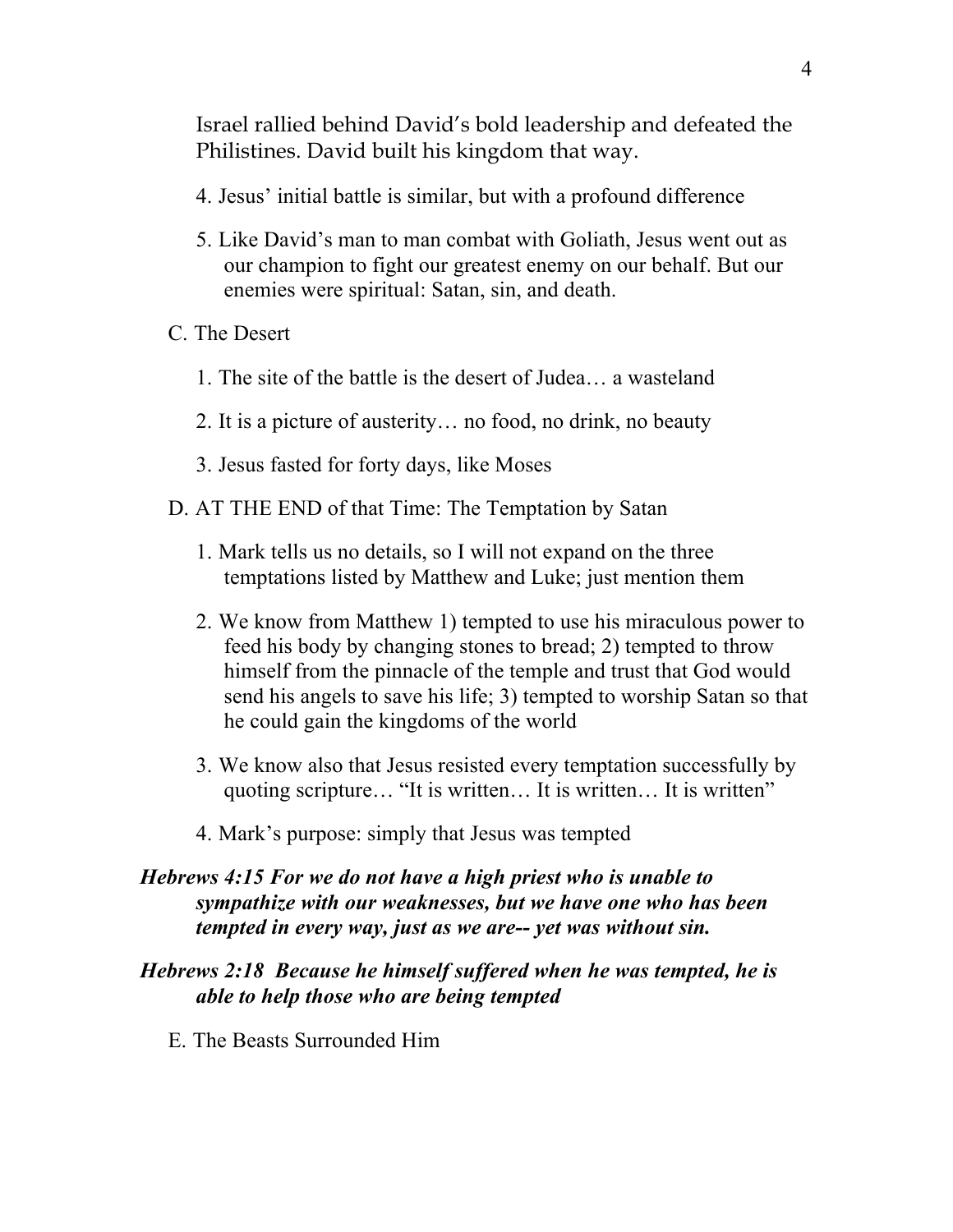- 1. Mark doesn't specify the desert beasts, but Isaiah 30:6 speaks of lions and poisonous snakes which prowl in the desert
- 2. Perhaps the mention of beasts is to show the power of Jesus over all nature: man was given dominion over all the earth, and Jesus' power over ferocious animals is a picture of it
- F. The Angels Attended Him
	- 1. Jesus is the King of angels, but at that moment, they were more powerful than he was… weakened as he was from forty days of fasting
	- 2. Later the angels will serve him again in Gethsemane, when he was close to death, sweating great drops of blood… God dispatched angels to strengthen him
- G. The Significance of Christ's Sinlessness
	- 1. If Christ had not conquered all Satan's temptations, he could not have been our Savior
	- 2. For then he would have had to make atonement for his own sins and could not save us from ours
- *1 Peter 2:22 He committed no sin, and no deceit was found in his mouth."*

# *1 Peter 2:24 He himself bore our sins in his body on the tree, so that we might die to sins and live for righteousness; by his wounds you have been healed.*

- By his sinlessness, Jesus was made fully qualified to be our Savior… able to die as an atoning sacrifice; also able to teach us how to resist temptation ourselves in his pattern and strength
- II. Christ Commands Sinners to Enter His Kingdom

# *Mark 1:14-15 After John was put in prison, Jesus went into Galilee, proclaiming the good news of God. 15 "The time has come," he said. "The kingdom of God is near. Repent and believe the good news!"*

A. John the Baptist Removed from the Scene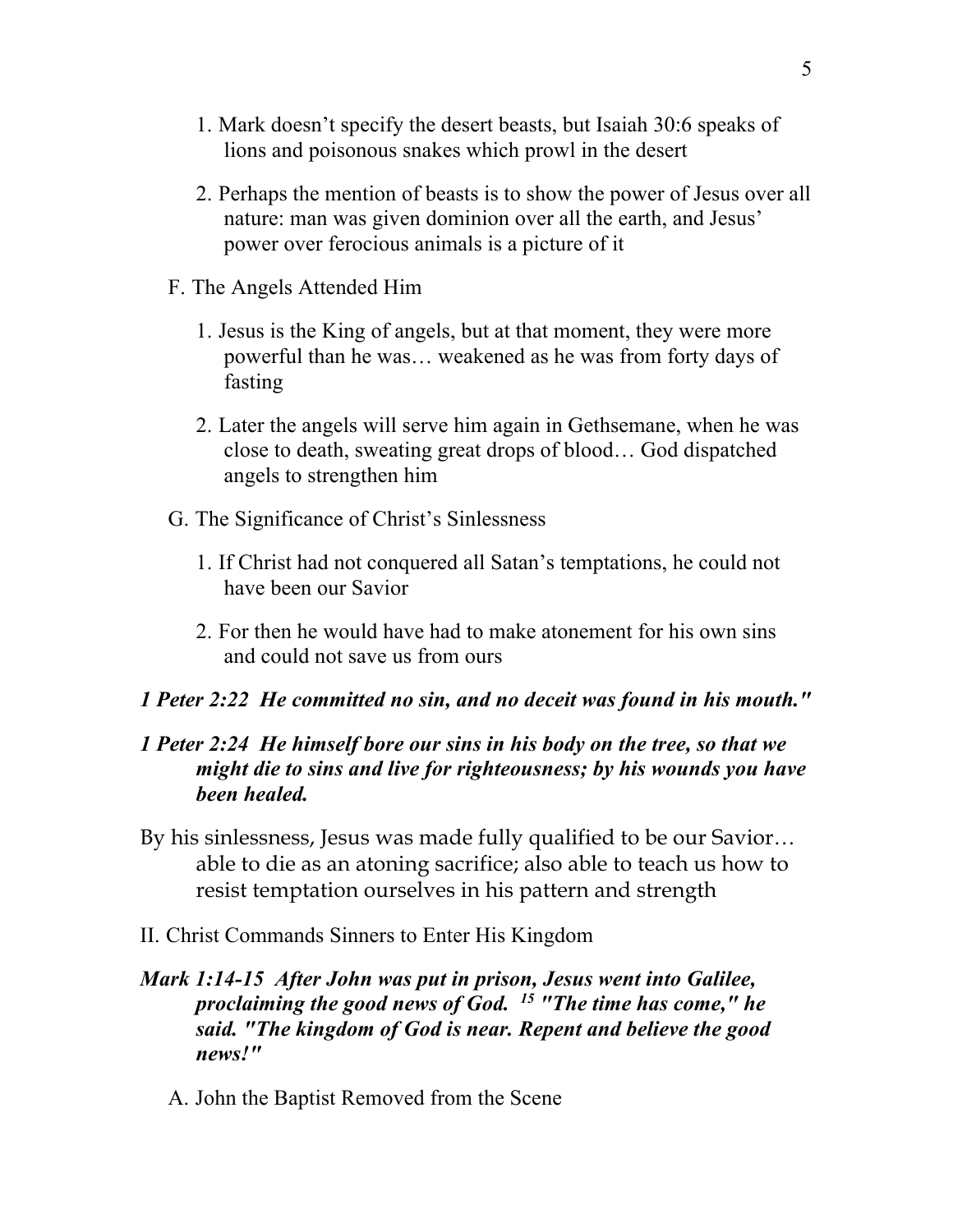- Three phases of John's ministry: Prepare the way, Proclaim the way, Get out of the way… Mark 6 tells us details of his imprisonment
	- B. Jesus WENT INTO Galilee
		- 1. Jesus made his way up to the northern region of the Jewish lands, to Galilee, his home area
		- 2. The Gospel of John covers Jesus' early ministry in Judea: cleansing the temple, miracles during the Passover Feast, the journey through Samaria including the women at the well recorded in John 4
		- 3. NOW: the next phase of Jesus' ministry would center in Galilee; it is time for Jesus to begin his ministry in earnest
	- C. Proclaiming "the Good News of God"
		- 1. He begins by the simple, powerful act of preaching
		- 2. Though Jesus would do many astonishing miracles, his preaching of the word of God would have the most significant and eternal impact of anything he ever did
		- 3. The simple verbal proclamation of God's perfect Word transforms souls, changes the world
		- 4. It is vital for the church to continue to be fully committed to this ministry… to the simple proclamation of the gospel
		- 5. We might well wonder, "What can such a simple act do? It's just words… the words are like milk, so simple a child could understand them. The problems of humanity are deep and convoluted and complex; the most brilliant minds and most charismatic leaders all putting their talents together cannot solve these problems—the economic issues, the social challenges, the historical tensions between nations, the complexities of class and race and politics and wealth distribution and disease and famine and natural disasters and on and on and on. And Jesus' strategy for transforming the world is this: verbal proclamation of the gospel message—"The kingdom of God is at hand; repent and believe the gospel." That's it???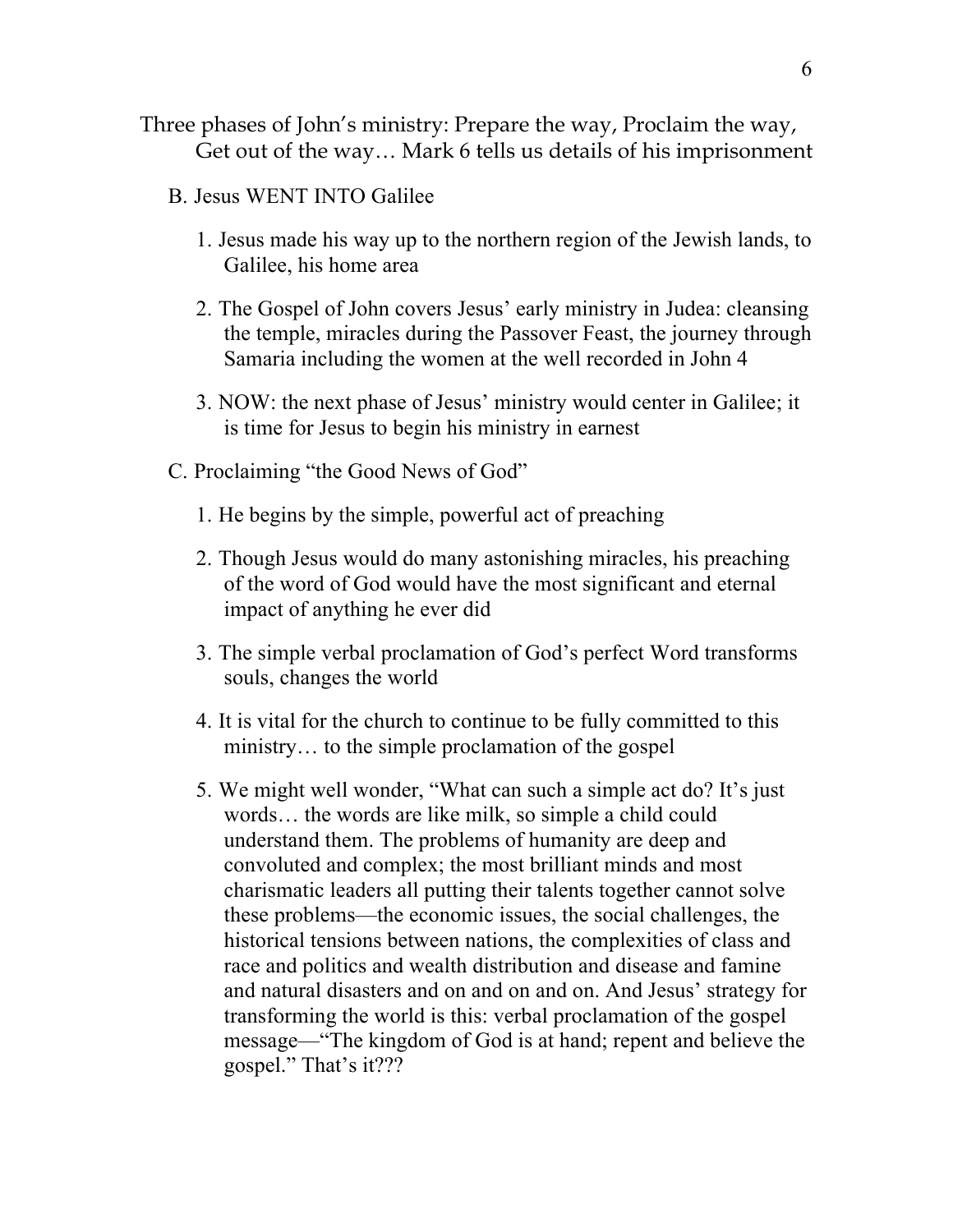- 6. YES! That's it! What Paul calls the "foolishness of preaching"
- 7. Churches need to resist the temptation to attract the world by competing with the world—doing entertainment and programs and fun activities like a cruise-ship; or addressing the hot-button topics of the day that all the news outlets are discussing passionately
- 8. What the church is called to do is to follow Jesus in proclaiming the "GOOD NEWS OF GOD?"
	- a. The "of God" is unclear… is it "The Good New FROM God" or "The Good News ABOUT God"?
	- b. Why not both!! God wants the entire world to know that HE HIMSELF is good
- John Piper "God is the Gospel"… God IS the Good News; all the lesser blessings of the gospel including justification, the forgiveness of our sins, the healing of our souls and bodies, even our resurrection from the dead make way for the real blessing of the gospel… that WE GET GOD! FOREVER!!
- *Psalm 73:25-26 Whom have I in heaven but you? And earth has nothing I desire besides you. 26 My flesh and my heart may fail, but God is the strength of my heart and my portion forever.*
- *Psalm 16:11 You make known to me the path of life; in your presence there is fullness of joy; at your right hand are pleasures forevermore.*
- John Piper: "The critical question: If you could have heaven, with no sickness, and with all the friends you ever had on earth, and all the food you ever liked, and all the leisure activities you ever enjoyed, and all the natural beauties you ever saw, all the physical pleasures you ever tasted, and no human conflict or any natural disasters, could you be satisfied with heaven IF GOD WAS NOT THERE?"
- His point is GOD IS THE GOSPEL… he's what we get when we enter the Kingdom of God.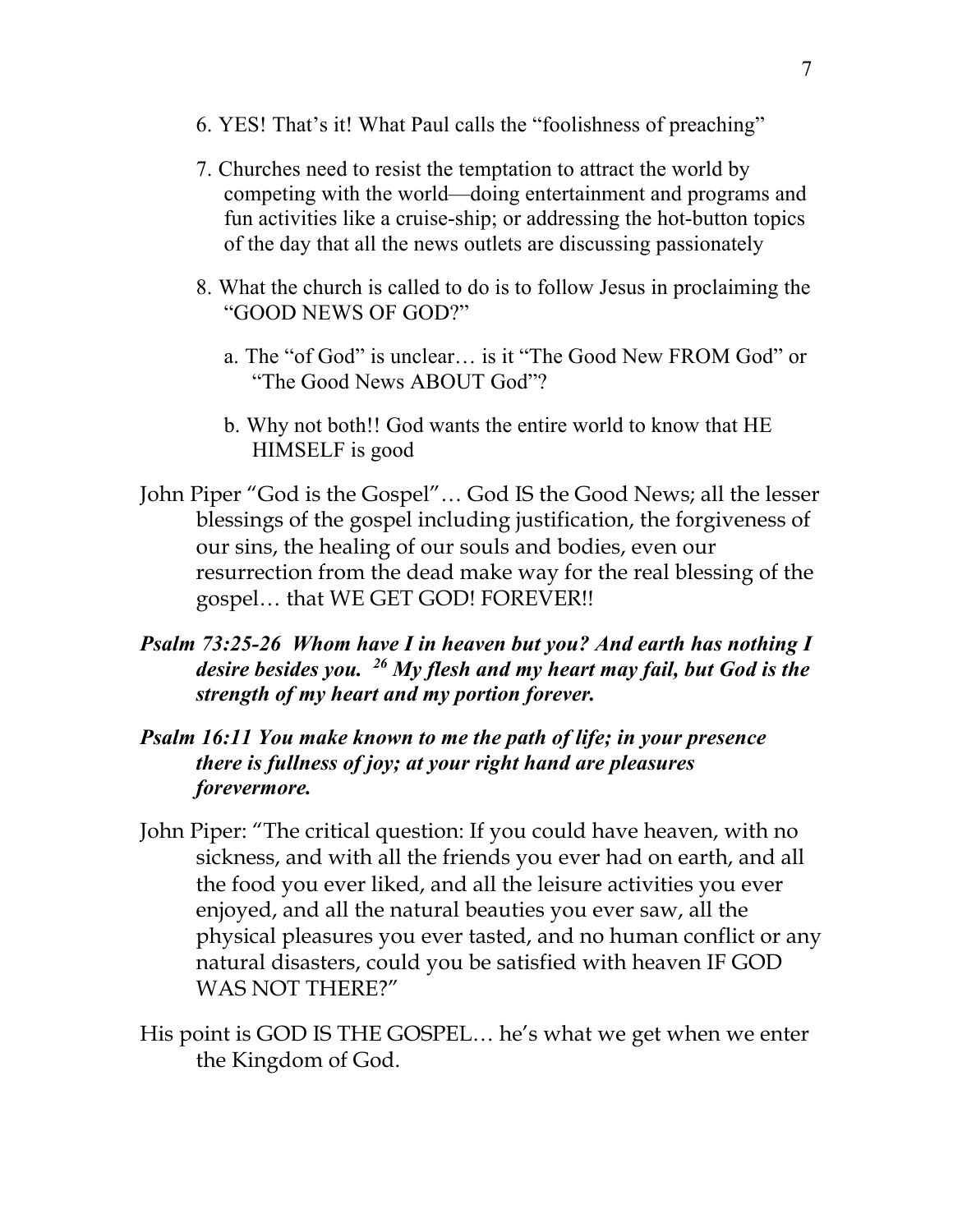# *Genesis 15:1 After this, the word of the LORD came to Abram in a vision: "Do not be afraid, Abram. I am your shield, your very great reward."*

- So here is the GOOD NEWS: though we are members of a wicked, rebellious human race, under the curse of sin and death, and though we have individually sinned against him and deserve his wrath, God is willing—gladly willing—to forgive all of that and pay for our sins himself through his Son and welcome us into his beautiful, radiant, happy home for all eternity.
- THE GOOD NEWS OF GOD… that's what Jesus came to proclaim
	- D. The Time Has Been Fulfilled
		- 1. Jesus began his preaching with an amazing statement

# *"The time is fulfilled!"*

- 2. What does that mean?
- 3. God has a perfect time for everything; the lining up of circumstances… nothing accidental
- 4. From eternity past, God had planned everything that would come to pass… but especially the exact timing of the coming of his only begotten Son, the Savior of the world
- 5. Galatians 4:4 says it was "The fullness of time": the exact number of days, weeks, months, and years had been measured out from the beginning of time until the right time for Jesus Christ to begin

## *Mark 1:15 "***The time is fulfilled***, and the kingdom of God is at hand*

6. It is also a sense of a limited-time offer… something called the "day of salvation" has dawned

# *2 Corinthians 6:2 For he says, "In the time of my favor I heard you, and in the day of salvation I helped you." I tell you, now is the time of God's favor, now is the day of salvation.*

And again: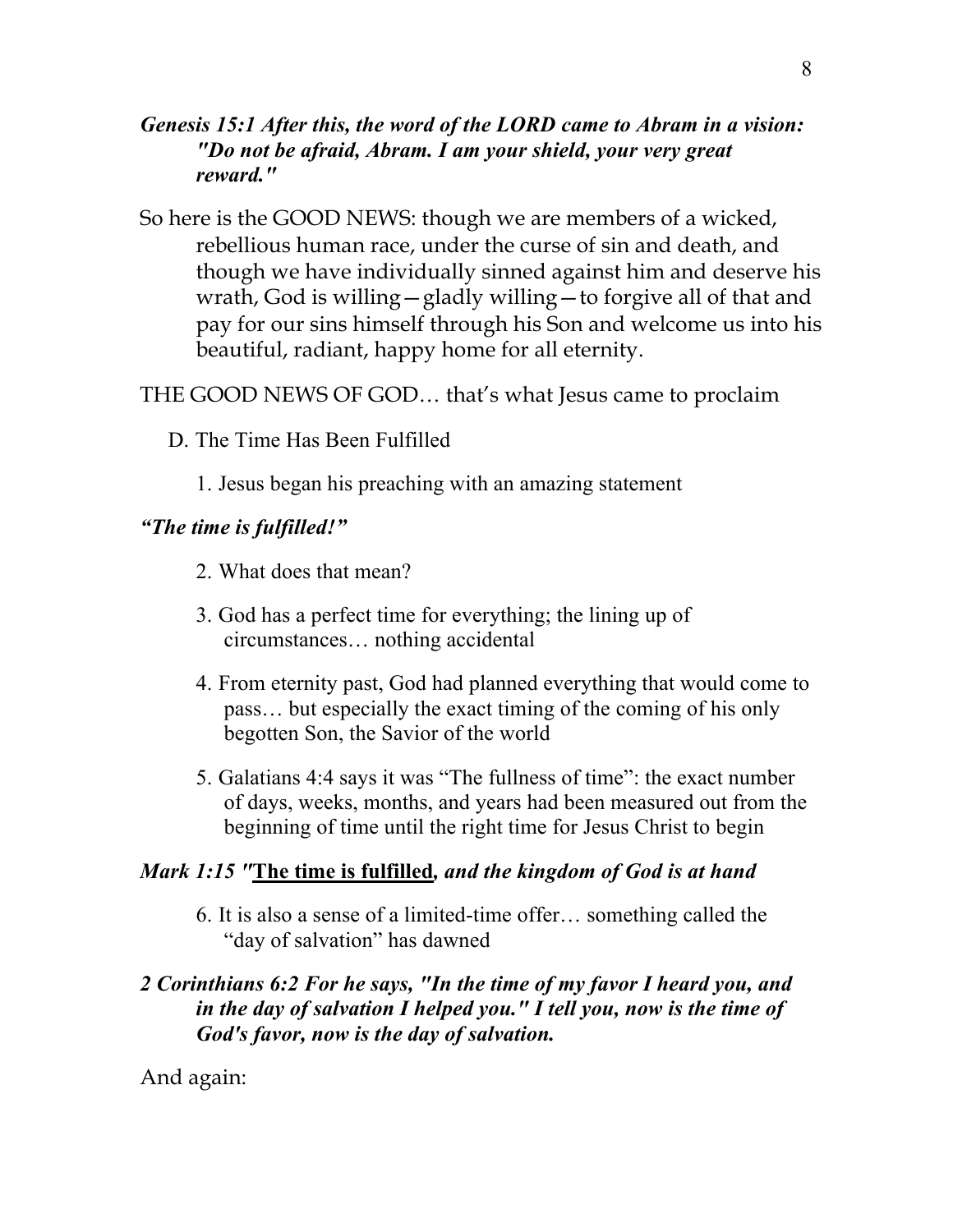#### *Hebrews 4:7 "Today, if you hear his voice, do not harden your hearts."*

- So even now you can hear Jesus calling to you… telling you "Today is the day of salvation"! Don't waste this unique moment in history!!
	- E. The Kingdom of God Has Drawn Near
- God enthroned… actively ruling over his universe as king… making laws, governing, judging, marshalling his power with wisdom… GOD THE KING
	- 1. What does it mean that the "Kingdom of God has drawn near"?
		- a. We sinners have rebelled against the throne of God
		- b. Therefore God was distant from us because of our sins

#### *Psalm 138:6 … the proud he knows from afar.*

- c. By Jesus, the Son of God, entering the world, the Kingdom of God is drawing near
- d. In one sense, that could terrify us sinners!! It could be that the Kingdom of God is drawing near to bring on us the wrath we so justly deserve… like the D-Day invasion at Normandy pouring into Europe to end the Nazi darkness; if you are a Nazi soldier, the coming near of the forces of goodness would bring terror!
- e. But that is not why Jesus came into the world!

# *John 3:17 For God did not send his Son into the world to condemn the world, but to save the world through him.*

f. In Jesus, the Kingdom of God is drawing near in friendship and a warm invitation to accept his mercy and forgiveness

#### Two commands we must obey!! REPENT and BELIEVE

- F. The First Command of the Gospel: Repent
	- 1. Jesus is the King… and he is commanding all people everywhere to repent of our rebellion against God… of our SINS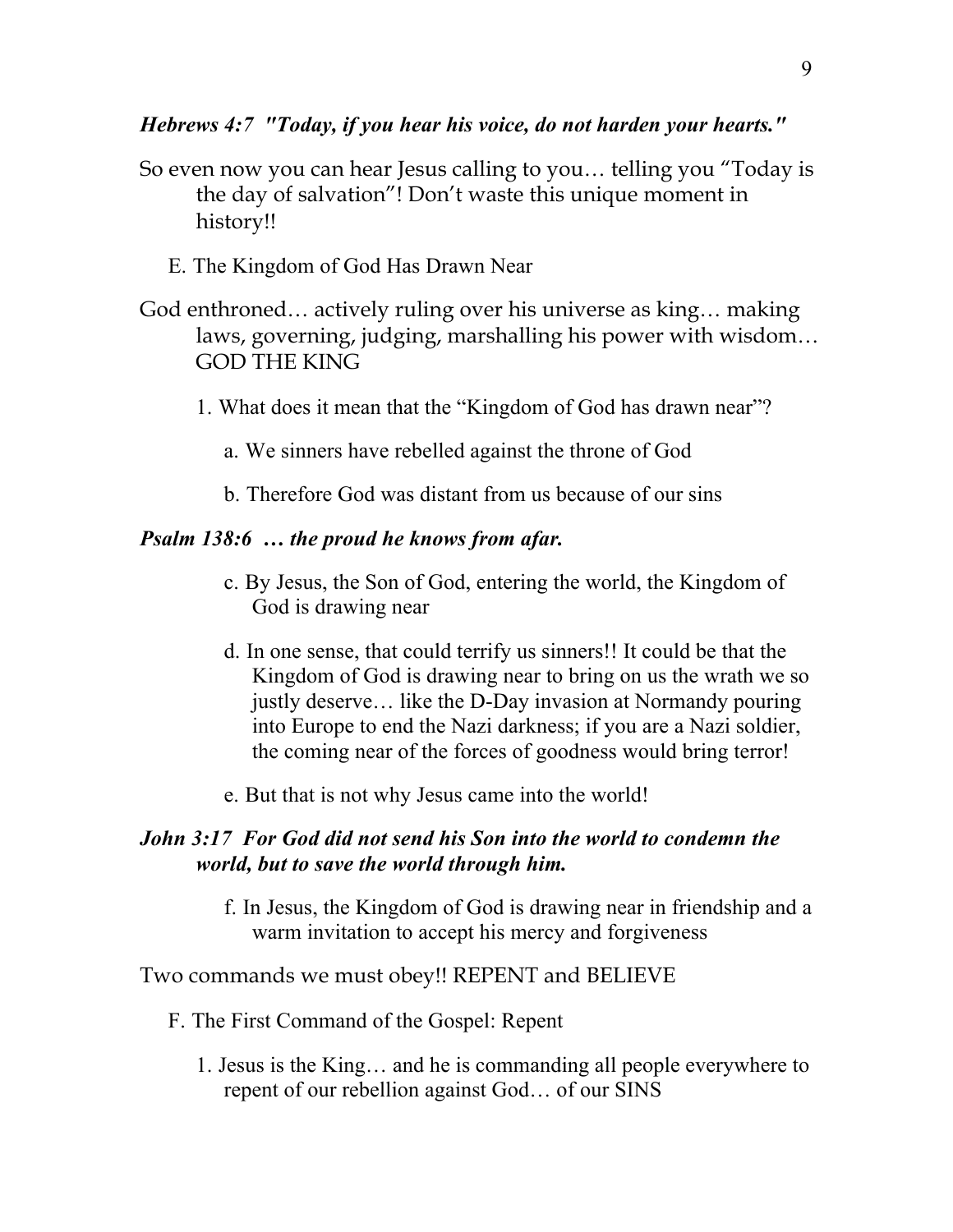- God is the King of the universe; therefore, he is the LAWGIVER and **JUDGE**
- These are his laws:
- Love God with all your heart, soul, mind, and strength
- Love your neighbor as yourself
- We see that we have sinned greatly and are rightly under the JUST condemnation of our pure and holy King
- Therefore, Jesus is calling on sinners to REPENT, for the Kingdom of God is drawing near…
- Repent means to THINK DIFFERENTLY and then, to live differently as a result… to make a massive U-Turn
- To acknowledge our sins honestly, to be deeply grieved over our rebellion and to cast ourselves fully on the mercy of God
	- G. The Second Command of the Gospel: Believe the Good News
		- 1. Christ calls on people to this one simple work… BELIEVE the GOOD NEWS
		- 2. To believe in Christ is to believe that he really is the Son of God; the main idea of the gospel is that the Son of God entered the world, lived a sinless life, did astonishing miracles proving he was the Son of God, died in our place on the cross, rose again from the dead, and that through him all your sins can be forgiven and you be reconciled to God the King… the good King, the loving King
- III. Christ Calls Servants to Build His Kingdom
- *Mark 1:16-20 As Jesus walked beside the Sea of Galilee, he saw Simon and his brother Andrew casting a net into the lake, for they were fishermen. 17 "Come, follow me," Jesus said, "and I will make you fishers of men." 18 At once they left their nets and followed him. 19 When he had gone a little farther, he saw James son of Zebedee and his brother John in a boat, preparing their nets. 20 Without delay he*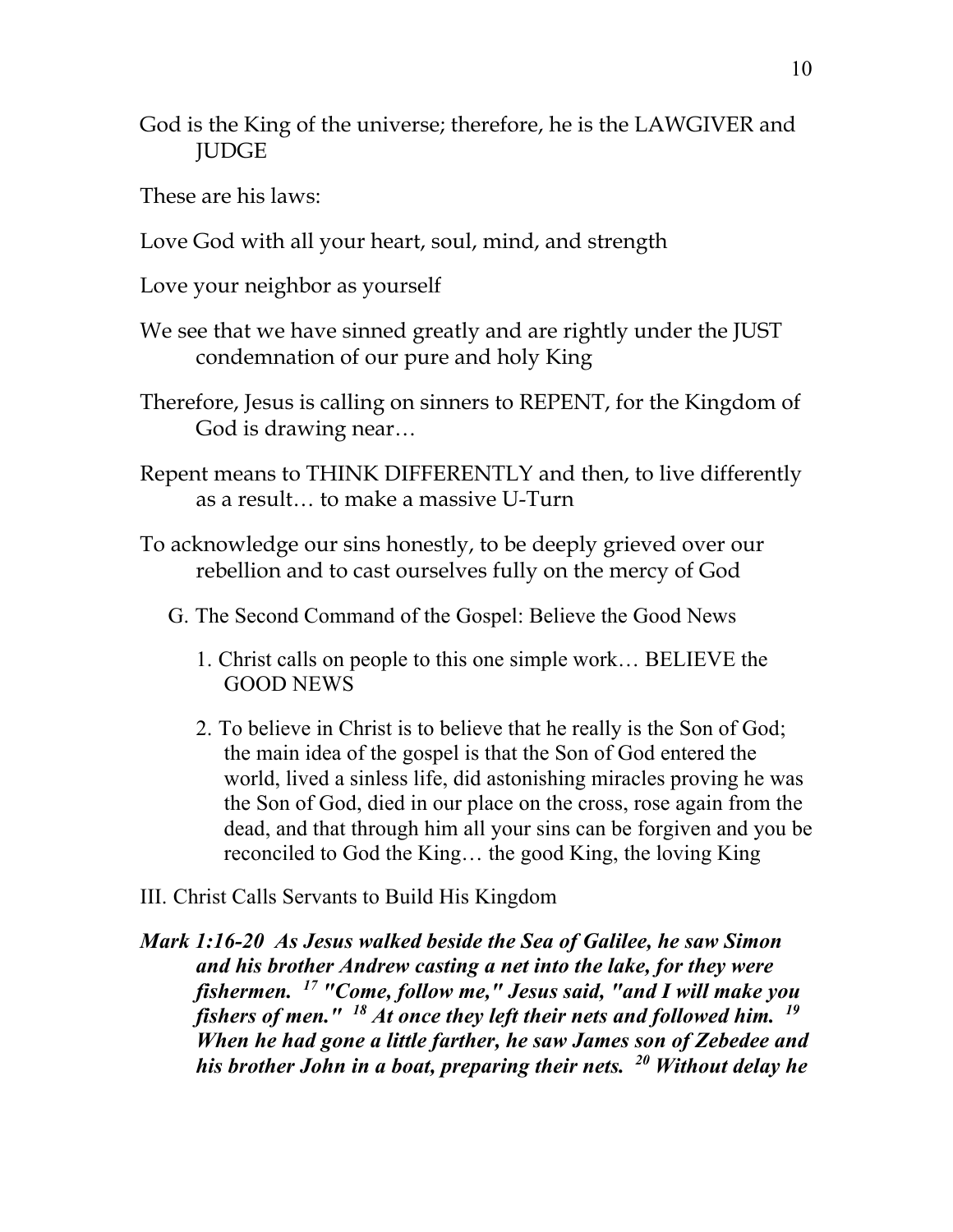# *called them, and they left their father Zebedee in the boat with the hired men and followed him.*

- A. Calling the Future Apostles
	- 1. These men would eventually become four of the Twelve Apostles
	- 2. These apostles were essential to his worldwide kingdom… essential to the plan of salvation
	- 3. They would be **eyewitnesses** of his life, his amazing words, his mighty works, his atoning death, his bodily resurrection

# *Ephesians 2:20 built on the foundation of the apostles and prophets, with Christ Jesus himself as the chief cornerstone.*

- *B. "The Master Plan of Evangelism"*
	- 1. Robert Coleman's classic book, explaining Jesus' plan for expanding the kingdom to the ends of the earth
	- 2. Calling key men to follow him, pouring into them, training them, in in-depth discipleship, resulting in an exponentially growing church
	- 3. Jesus spent quality time with these men… they were with him, they ate with him, spent time with him, saw him in both his interactions with seekers and his conflicts with his enemies, watched him do one miracle after another, learned how he prayed, how he taught
	- 4. These would be Jesus' first co-laborers with him in the work of the spiritual harvest
- C. Four Men Already Prepared: Peter, Andrew, James, John
- All four of these men were successful fishermen… skillful at their trade of fishing in the Sea of Galilee; Peter (at least) was a homeowner
- It seems impossible that successful fishermen like these men, heads of households, homeowners, important men in the fishing community, would just simply walk away from their nets and their boats—from their livelihood—to follow a stranger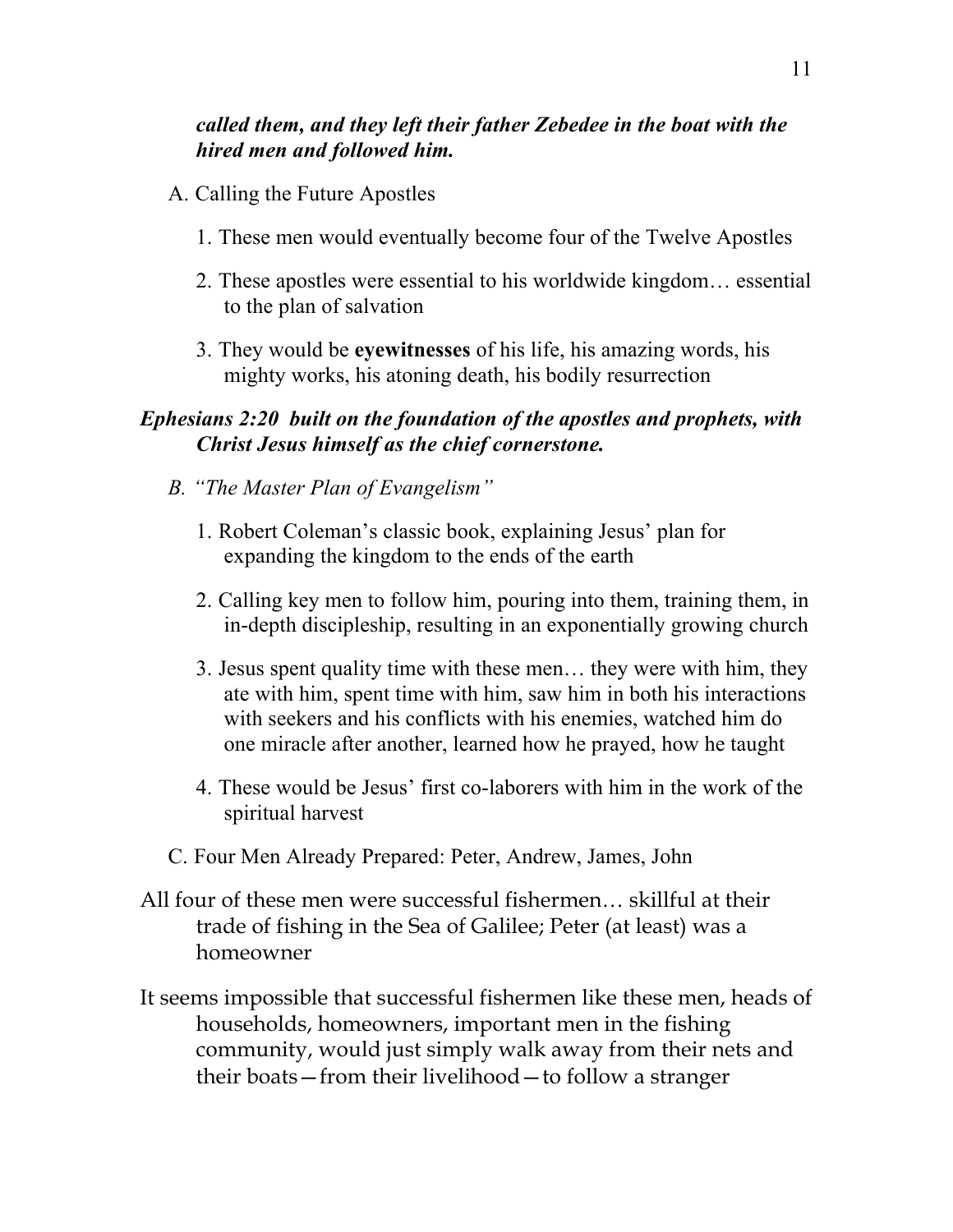- But that's not how it really was… they knew about Jesus from John the Baptist
	- 1. Earlier: All Four Had Been Disciples of John
		- a. John's ministry made a powerful impression on each of them… the message of repentance for the forgiveness of sins
		- b. John's proclamation concerning Jesus
- *Mark 1:7-8 "After me will come one more powerful than I, the thongs of whose sandals I am not worthy to stoop down and untie. 8 I baptize you with water, but he will baptize you with the Holy Spirit."*
- *John 1:29 The next day John saw Jesus coming toward him and said, "Behold, the Lamb of God, who takes away the sin of the world! …*

#### *John 1:34 I have seen and I testify that this is the Son of God.*

- 2. After John was put in prison, these men returned to their jobs; in the midst of their work… Jesus called them
	- a. Simon (Peter) and his brother Andrew were in the middle of casting their nets
	- b. Right away, they leave their nets and follow Jesus!
	- c. Immediately after that, Jesus walks by James and John, in a boat with their father Zebedee, preparing their nets… maybe repairing them
	- d. As soon as Jesus calls them, they follow Jesus
	- e. Jesus was recruiting servants to build his kingdom
- 3. Jesus Commands Obedience
	- a. Jesus is not asking them if they'd like to
	- b. He is giving them a royal summons
	- c. If they really believe in Jesus, they will obey
- 4. The Command: "Come Follow Me"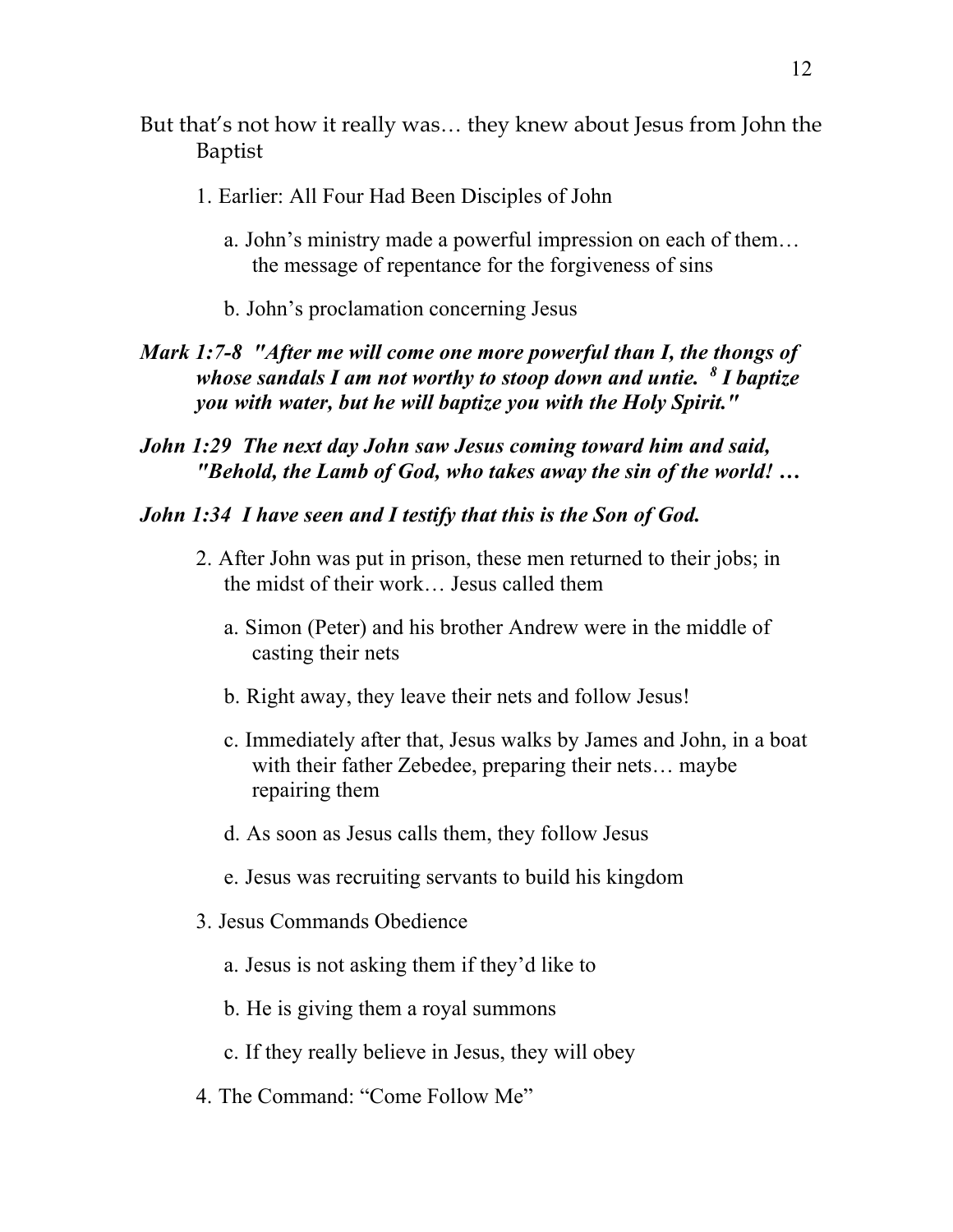a. The essence of the training: personal time with Jesus

## *Mark 3:14 He appointed twelve-- designating them apostles--that they might* **be with him** *and that he might send them out to preach*

- b. They would learn to follow his example… watching him, learning from him
- c. Jesus would train them in every area of life and godliness… how to interact with all kinds of people: enemies, the rich, the suffering, the poor, women, children, soldiers, tax collectors, prostitutes, royal officials, beggars… EVERYONE!
- d. AND immediately for our context... how to advance the Kingdom of God through evangelism!!
- 5. The Promise (and the Work): "I Will Make You Fishers of Men"

#### MORE NEXT WEEK!!

- IV. Three Lessons: Temptation, the Kingdom, and Fishing for Men
	- A. Temptation
		- 1. Every single day, Satan is laying spiritual traps for the people of God
		- 2. Temptation is a hidden magnetic pull, luring us from the pure path of light to the hidden pit of darkness
		- 3. Ephesians 6 speaks of the "sword of the Spirit, which is the word of God"… Jesus wields that sword like the ultimate master
		- 4. Each of us who follow Christ must fight this secret battle with temptation, with him as our EXAMPLE and our CAPTAIN
	- B. The Kingdom of God
		- 1. Understand the absolute authority of God the King in your life
		- 2. We sinners are all independent-minded, thinking we can be the "master of our fate and the captain of our soul"